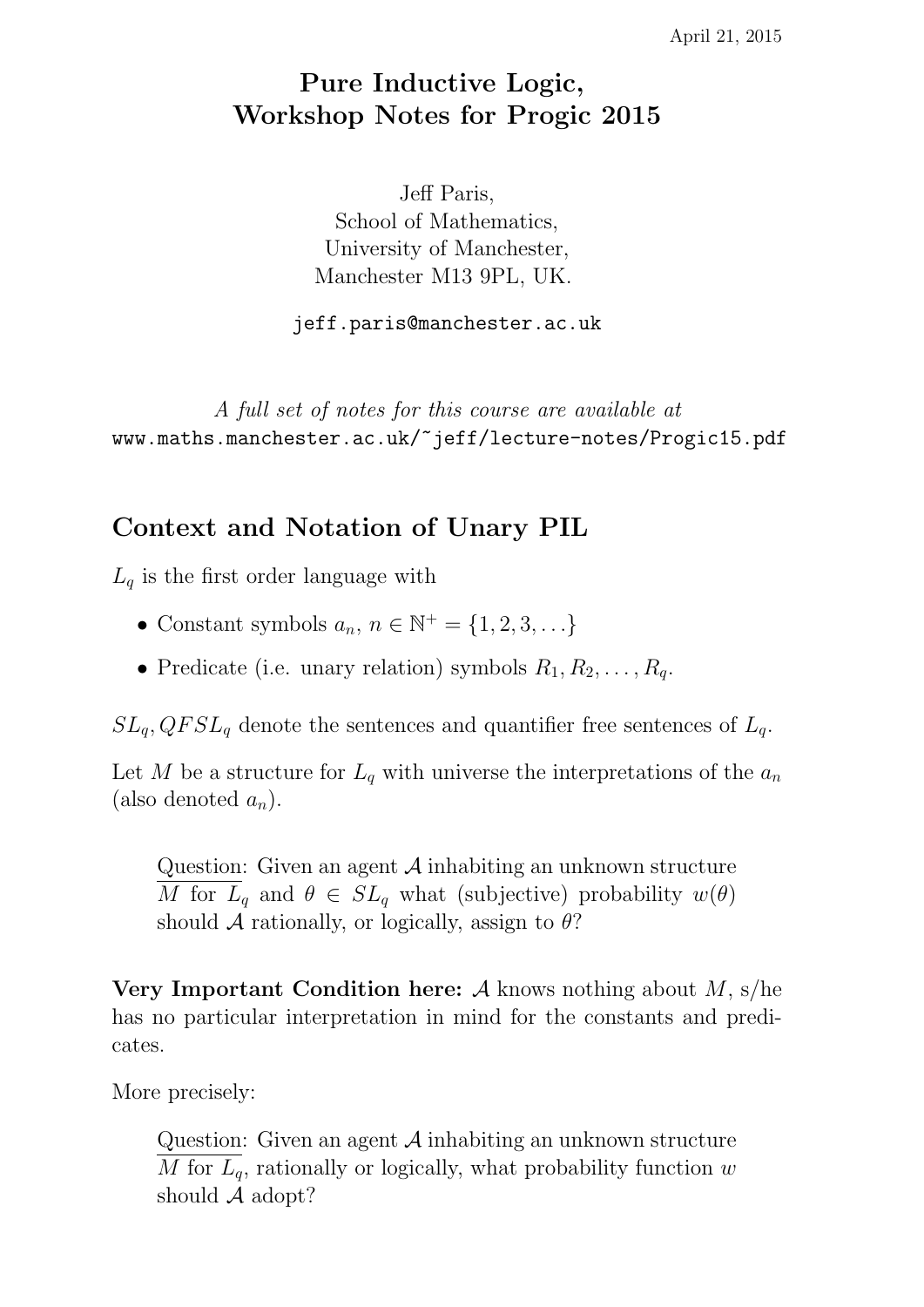Here  $w : SL_q \to [0, 1]$  is a probability function on  $L_q$  if for all  $\theta, \phi, \exists x \psi(x) \in$  $SL_q$ 

 $(P1) \models \theta \Rightarrow w(\theta) = 1.$ (P2)  $\theta \models \neg \phi \Rightarrow w(\theta \lor \phi) = w(\theta) + w(\phi)$ . (P3)  $w(\exists x \psi(x)) = \lim_{n \to \infty} w(\psi(a_1) \vee \psi(a_2) \vee \ldots \vee \psi(a_n)).$ 

**Proposition 1** Let w be a probability function on SL. Then for  $\theta, \phi \in$ SL,

(a)  $w(\neg \theta) = 1 - w(\theta)$ . (b)  $\models \neg \theta \Rightarrow w(\theta) = 0.$ (c)  $\theta \models \phi \Rightarrow w(\theta) \leq w(\phi)$ . (d)  $\theta \equiv \phi \Rightarrow w(\theta) = w(\phi)$ . (e)  $w(\theta \vee \phi) = w(\theta) + w(\phi) - w(\theta \wedge \phi)$ .

The corresponding conditional probability function  $w(- \mid -)$  is a probability function such that for  $\theta, \phi \in SL_q$ ,

$$
w(\theta | \phi) \cdot w(\phi) = w(\theta \wedge \phi),
$$
 i.e.  $w(\theta | \phi) = \frac{w(\theta \wedge \phi)}{w(\phi)}$  if  $w(\phi) > 0$ .

### Specifying Probability Functions

Gaifman's Theorem 2 Suppose that  $w$  :  $QFSL_q \rightarrow [0,1]$  satisfies (P1) and (P2) for  $\theta, \phi \in QFSL_q$ . Then w has a unique extension to a probability function on  $L_q$  satisfying (P1),(P2),(P3) for any  $\theta$ ,  $\phi$ ,  $\exists x \psi(x) \in$  $SL_q$ .

#### Example

Let  $\alpha_1, \ldots, \alpha_{2^q}$ , the *atoms* of  $L_q$ , denote the 2<sup>q</sup> formulae of the form

$$
R_1^{\epsilon_1}(x) \wedge R_2^{\epsilon_2}(x) \wedge \ldots \wedge R_q^{\epsilon_q}(x)
$$

where the  $\epsilon_i \in \{0, 1\}$  and  $R^1 = R$ ,  $R^0 = \neg R$ .

Let

$$
\vec{c} \in \mathbb{D}_{2^q} = \{ \langle x_1, x_2, \dots, x_{2^q} \rangle \, | \, x_i \geq 0, \, \sum_{i=1}^{2^q} x_i = 1 \}
$$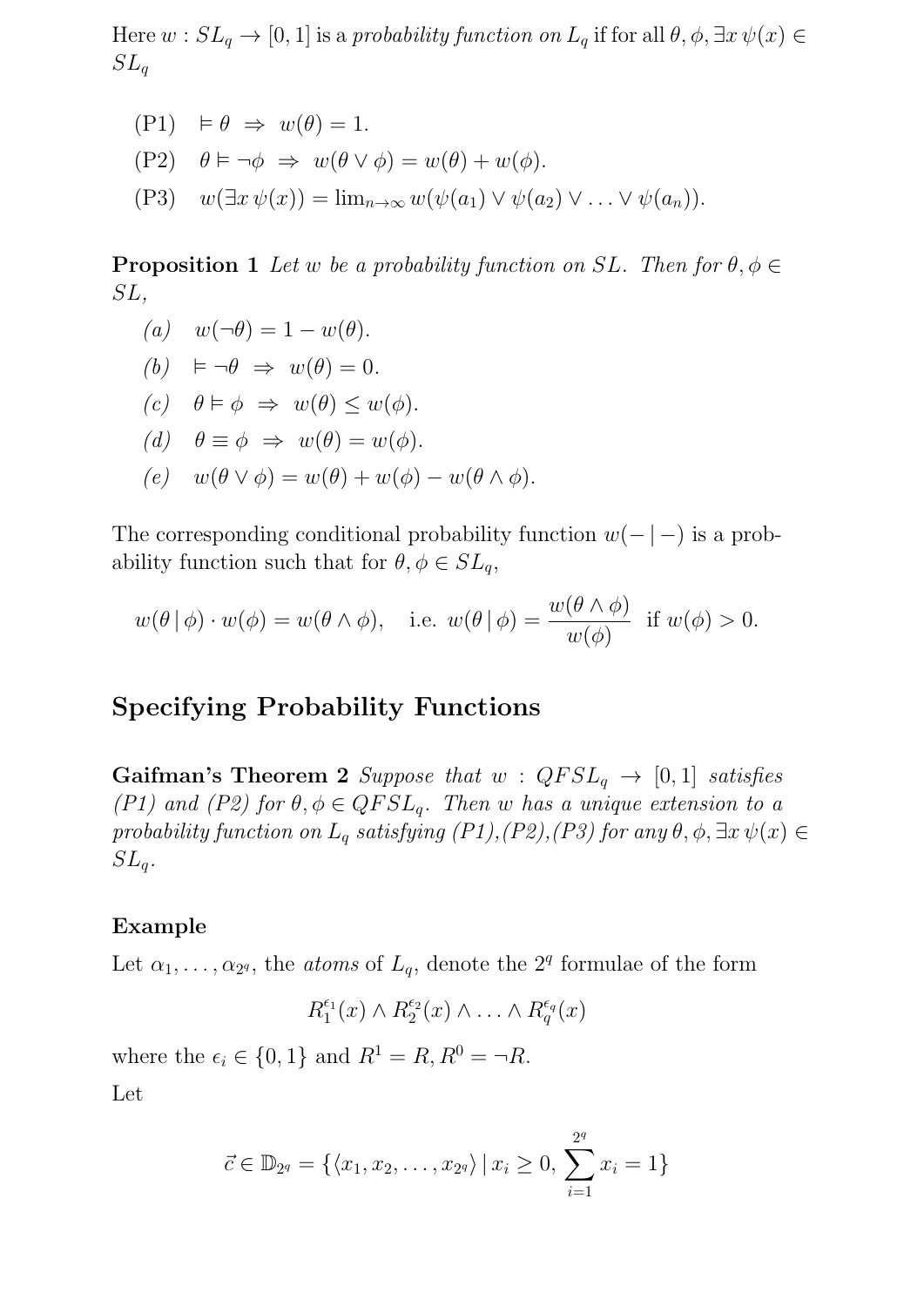Define  $w_{\vec{c}}$  on (instantiations) of atoms by

$$
w_{\vec{c}}(\alpha_j(a_i)) = c_j, \quad j = 1, 2, \dots, 2^q,
$$

Extend  $w_{\vec{c}}$  to *state descriptions*, that is conjunctions of atoms, by setting, for  $b_1, b_2, \ldots, b_n$  distinct elements of  $\{a_k | k \in \mathbb{N}^+\},$ 

$$
w_{\vec{c}}(\alpha_{h_1}(b_1) \wedge \alpha_{h_2}(b_2) \wedge \ldots \wedge \alpha_{h_n}(b_n))
$$
  
=  $w_{\vec{c}}(\alpha_{h_1}(b_1)) \times w_{\vec{c}}(\alpha_{h_2}(b_2)) \times \ldots \times w_{\vec{c}}(\alpha_{h_n}(b_n)))$   
=  $c_{h_1} \times c_{h_2} \times \ldots \times c_{h_n}$   
=  $\prod_{j=1}^n c_{h_j} = \prod_{k=1}^{2^q} c_k^{m_k}$  where  $m_k = |\{j \mid h_j = k\}|$ .

By the Disjunctive Normal Form Theorem, for  $\theta(b_1, b_2, \ldots, b_n) \in QFSL_q$ 

$$
\theta(b_1, b_2, \dots, b_n) \equiv \bigvee_{k=1}^s \bigwedge_{i=1}^n \alpha_{h_{ik}}(b_i)
$$

for some  $h_{ik}$ .

Set

$$
w_{\vec{c}}(\theta(b_1,\ldots,b_n)) = w_{\vec{c}}\left(\bigvee_{k=1}^s \bigwedge_{i=1}^n \alpha_{h_{ik}}(b_i)\right)
$$
  

$$
= \sum_{k=1}^s w_{\vec{c}}\left(\bigwedge_{i=1}^n \alpha_{h_{ik}}(b_i)\right)
$$
  

$$
= \sum_{k=1}^s \prod_{i=1}^n w_{\vec{c}}(\alpha_{h_{ik}}(b_i))
$$
  

$$
= \sum_{k=1}^s \prod_{i=1}^n c_{h_{ik}}.
$$

Now  $w_{\vec{c}}$  satisfies (P1-2) on  $QFSL_q$ .

By Gaifman's Theorem  $w_{\vec{c}}$  extends to a probability function on  $L_q$ .

Question: Given an agent A inhabiting an unknown structure  $\overline{M}$  for  $\overline{L_q}$ , rationally or logically, what probability function w should A adopt?

WHAT DOES 'RATIONAL' MEAN?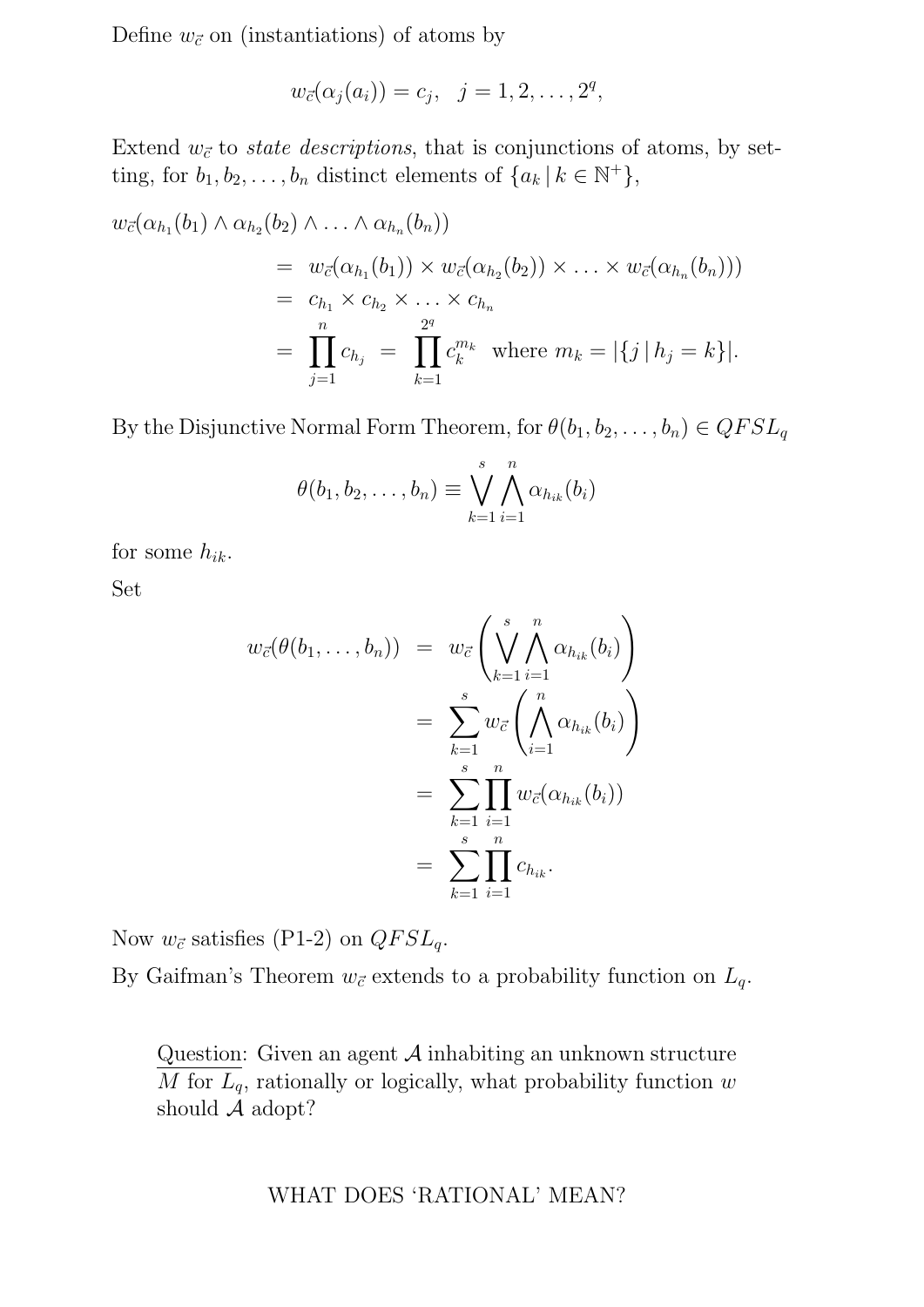# Rational Principles

Current main sources:

- Symmetry
- Irrelevance
- Relevance
- Analogy

# The Constant Exchangeability Principle Ex

For 
$$
\theta(a_1, a_2, \ldots, a_n) \in SL_q
$$
 and (distinct)  $a_{i_1}, a_{i_2}, \ldots, a_{i_n}$   

$$
w(\theta(a_1, a_2, \ldots, a_n)) = w(\theta(a_{i_1}, a_{i_2}, \ldots, a_{i_n})).
$$

The  $w_{\vec{c}}$  satisfy Ex.

Indeed they are exactly the probability functions satisfying Ex and the

## The Constant Irrelevance Principle

If  $\theta, \phi \in QFSL$  have no constant symbols in common then

$$
w(\theta \wedge \phi) = w(\theta) \cdot w(\phi),
$$

equivalently

$$
w(\theta | \phi) = w(\theta).
$$

de Finetti's Representation Theorem 3 A probability function w on the language  $L_q$  satisfies Ex just if it is a mixture of the  $w_{\vec{c}}$ .

More precisely, just if

$$
w = \int w_{\vec{x}} \, d\mu(\vec{x})
$$

where  $\mu$  is a countably additive measure on the Borel subsets of

$$
\mathbb{D}_{2^q} = \{ \langle x_1, x_2, \dots, x_{2^q} \rangle \, | \, 0 \le x_1, x_2, \dots, x_{2^q}, \, \sum_i x_i = 1 \}. \qquad (1)
$$

### Theorem 4 Ex implies the:

$$
\frac{(Extended) Principle\ of\ Instantial\ Relevance, PIR:}{For\ \theta(a_1, a_2, \ldots, a_n), \phi(a_{n+1}) \in SL_q,}
$$
  

$$
w(\phi(a_{n+2}) | \phi(a_{n+1}) \wedge \theta(a_1, a_2, \ldots, a_n)) \ge w(\phi(a_{n+2}) | \theta(a_1, a_2, \ldots, a_n)).
$$
\n(2)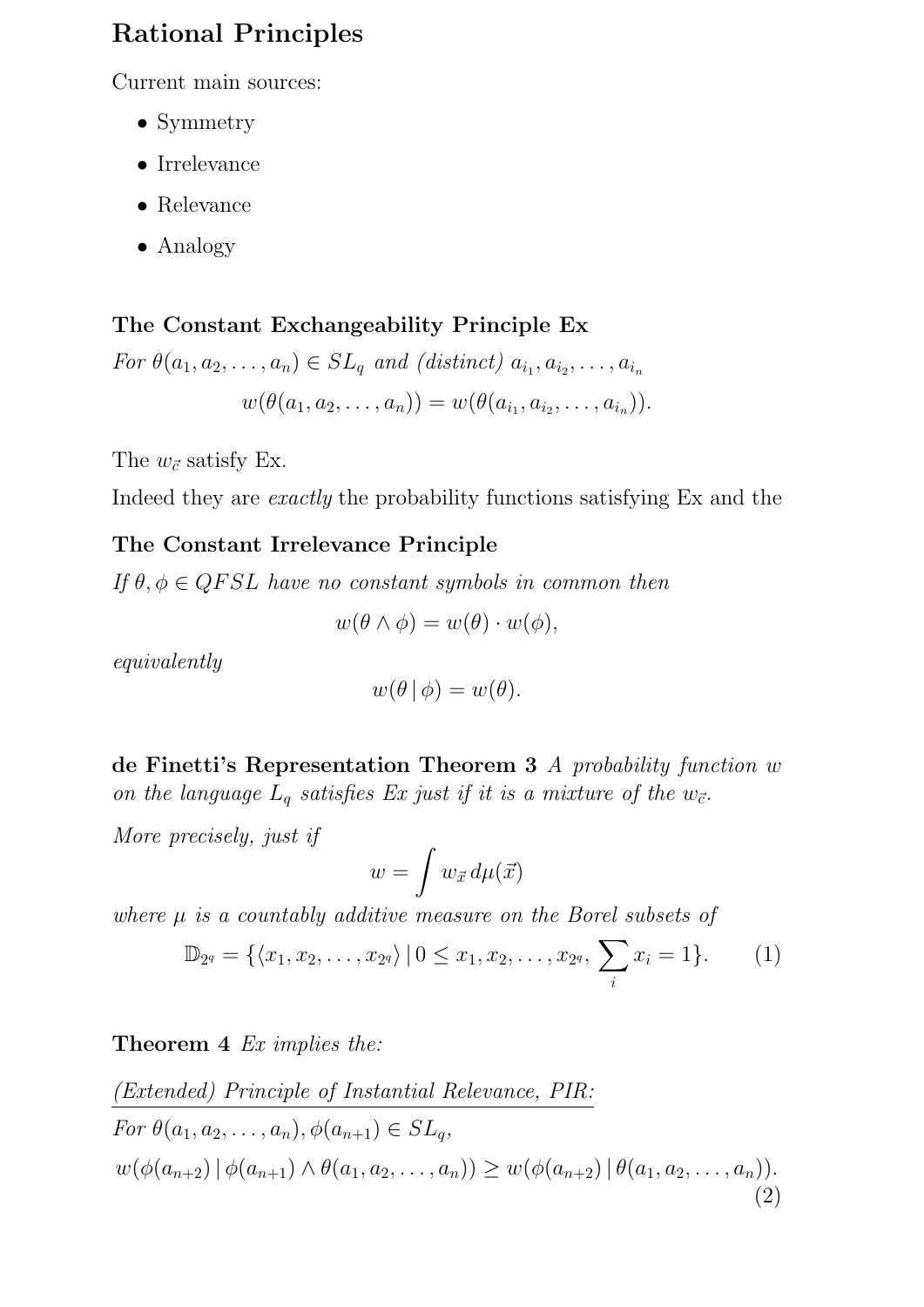**Proof** Let the probability function w on L satisfy Ex. Write just  $\theta$ for  $\theta(a_1, a_2, \ldots, a_n)$ .

Then for  $\mu$  the de Finetti prior for  $w$ ,

$$
w(\theta) = \int_{\mathbb{D}_{2^q}} w_{\vec{x}}(\theta) d\mu(\vec{x}) = A \text{ say},
$$
  

$$
w(\phi(a_{n+1}) \wedge \theta) = \int_{\mathbb{D}_{2^q}} w_{\vec{x}}(\phi(a_{n+1}) \wedge \theta) d\mu(\vec{x}) = \int_{\mathbb{D}_{2^q}} w_{\vec{x}}(\phi(a_{n+1})) \cdot w_{\vec{x}}(\theta) d\mu(\vec{x}) = B \text{ say},
$$
  

$$
w(\phi(a_{n+2}) \wedge \phi(a_{n+1}) \wedge \theta) = \int_{\mathbb{D}_{2^q}} w_{\vec{x}}(\phi(a_{n+1}))^2 \cdot w_{\vec{x}}(\theta) d\mu(\vec{x}),
$$

and (2) amounts to

$$
\left(\int_{\mathbb{D}_{2q}} w_{\vec{x}}(\phi(a_{n+1})) \cdot w_{\vec{x}}(\theta) d\mu(\vec{x})\right)^2 \leq \left(\int_{\mathbb{D}_{2q}} w_{\vec{x}}(\phi(a_{n+1}))^2 \cdot w_{\vec{x}}(\theta) d\mu(\vec{x})\right), (3)
$$

equivalently

$$
B^2 \le A \int_{\mathbb{D}_{2^q}} w_{\vec{x}}(\phi(a_{n+1}))^2 \cdot w_{\vec{x}}(\theta) d\mu(\vec{x}).
$$

If  $A = 0$  then this clearly holds, so assume that  $A \neq 0$ .

Then multiplying out

$$
0 \leq \int_{\mathbb{D}_{2q}} \left( w_{\vec{x}}(\phi(a_{n+1})) A - \int_{\mathbb{D}_{2q}} w_{\vec{x}}(\phi(a_{n+1}) \cdot w_{\vec{x}}(\theta) d\mu(\vec{x}) \right)^2 w_{\vec{x}}(\theta) d\mu(\vec{x})
$$
  
\n
$$
= \int_{\mathbb{D}_{2q}} (Aw_{\vec{x}}(\phi(a_{n+1})) - B)^2 w_{\vec{x}}(\theta) d\mu(\vec{x})
$$
  
\n
$$
= \int_{\mathbb{D}_{2q}} (A^2 w_{\vec{x}}(\phi(a_{n+1}))^2 - 2ABw_{\vec{x}}(\phi(a_{n+1})) + B^2) w_{\vec{x}}(\theta) d\mu(\vec{x})
$$
  
\n
$$
= \int_{\mathbb{D}_{2q}} A^2 w_{\vec{x}}(\phi(a_{n+1}))^2 w_{\vec{x}}(\theta) d\mu(\vec{x}) - 2AB^2 + AB^2
$$

and dividing by  $A$  gives (3), and the result follows.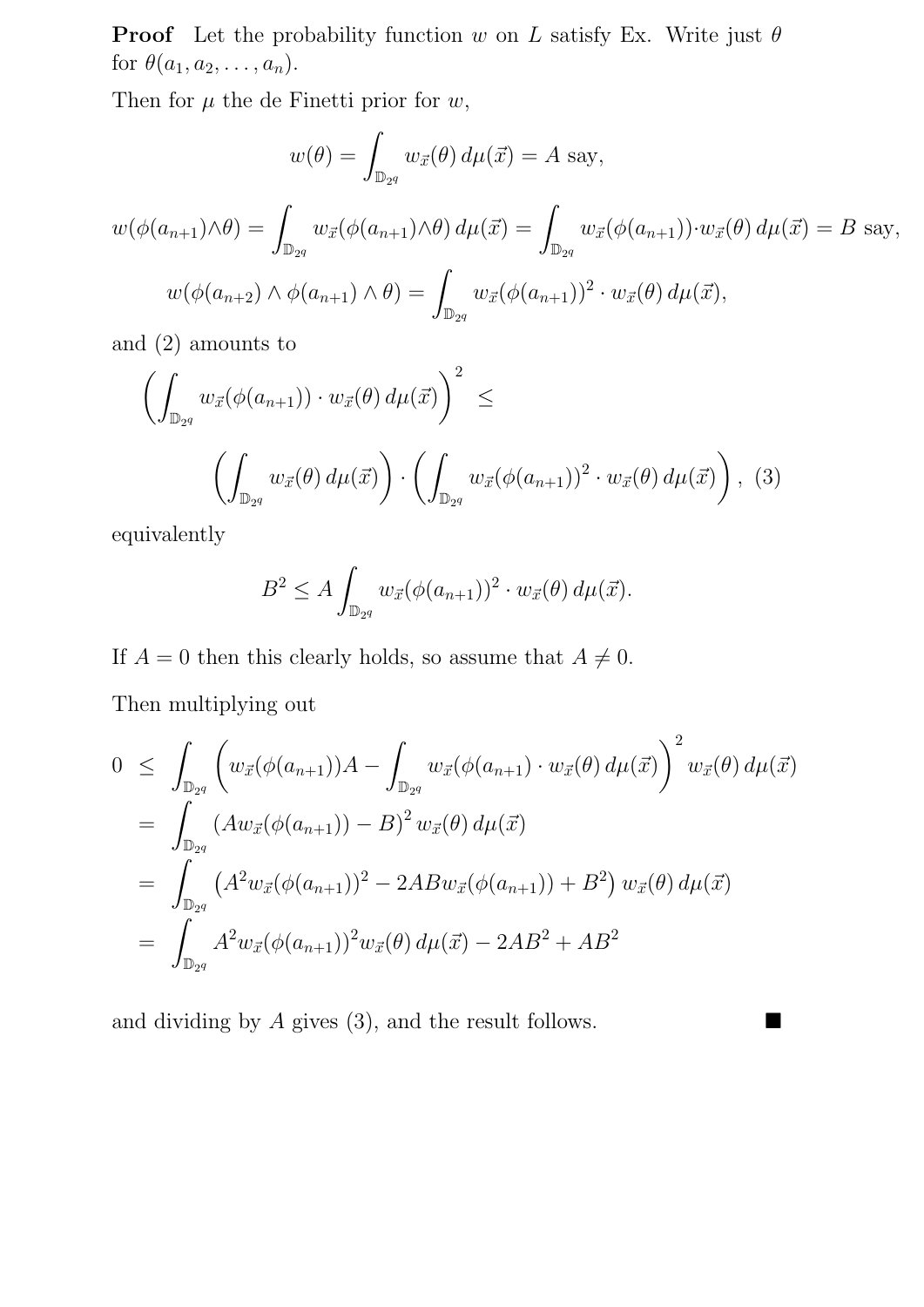#### Principle of Predicate Exchangeability, Px

For  $\phi(R_1, R_2, \ldots, R_m) \in SL_q$ , where we explicitly display the predicate symbols occurring in  $\phi$ , and (distinct)  $1 \leq i_1, i_2, \ldots, i_m \leq q$ ,

$$
w(\phi(R_1, R_2, \ldots, R_m)) = w(\phi(R_{i_1}, R_{i_2}, \ldots, R_{i_m})).
$$

The  $w_{\vec{c}}$  do not satisfy Px in general.

#### Unary Language Invariance, ULi

A probability function w satisfies Unary Language Invariance if there is a family of probability functions  $w^r$ , one on each language  $L_r$  for  $r \in \mathbb{N}^+$ , such that  $w = w^q$ , each member of this family satisfies  $Px$  + Ex and whenever  $p \leq r$  then  $w^r \upharpoonright SL_p = w^p$ .

#### The Strong Negation Principle, SN

For  $\theta \in SL_a$ ,

$$
w(\theta) = w(\theta')
$$

where  $\theta'$  is the result of replacing each occurrence of the relation symbol  $R$  in  $\theta$  by  $\neg R$ .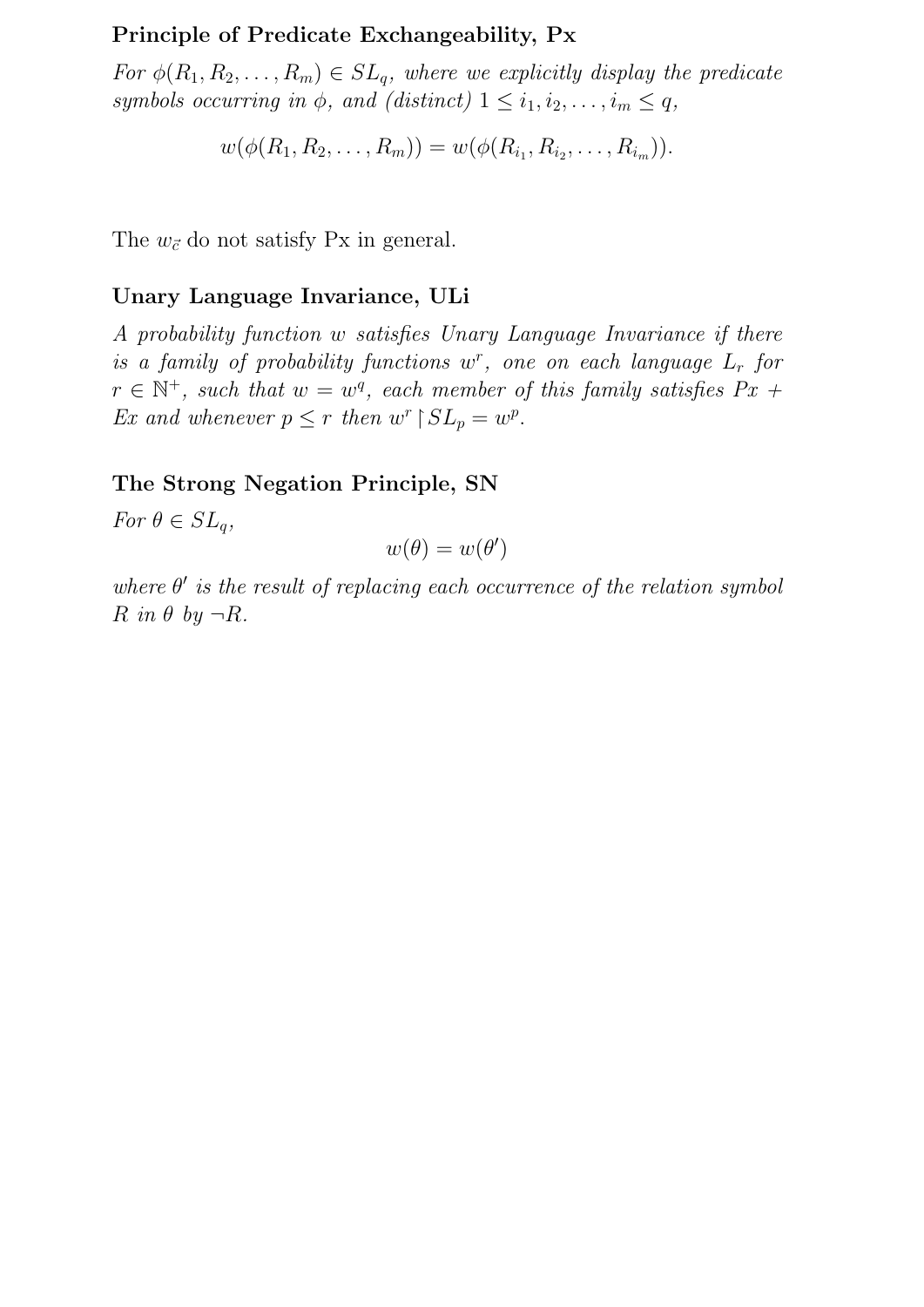# Principles of Analogy

Is analogy a source of rational principles and if so how do they relate to existing well accepted principles like  $Ex + Px + SN$ ?

In his article in the Stanford Encyclopedia of Philosophy Paul Bartha suggests a Candidate Analogical Inference Rule based on the slogan 'probabilistic support for future similarities is an increasing function of known past similarities'

A natural first attempt here is to take the 'similarity' to apply between constants:

### The General Analogy Principle, GAP

For 
$$
\vec{a} = a_3, a_4, ..., a_k
$$
 and  $\psi(a_1, \vec{a}), \phi(a_1, \vec{a}) \in SL_q$ ,  

$$
w(\phi(a_2, \vec{a}) | \psi(a_1, \vec{a}) \wedge \psi(a_2, \vec{a}) \wedge \phi(a_1, \vec{a})) \geq w(\phi(a_2, \vec{a}) | \phi(a_1, \vec{a}))
$$

GAP is analogical support by similarity of properties of  $a_1, a_2$ 

**Theorem 5** Let w be a probability function on  $L_q$  satisfying  $Px + SN$  $+ Ex.$  Then w satisfies GAP just if

$$
w = c_0^{L_q} = 2^{-q}(w_{\langle 1,0,0,\dots,0\rangle} + w_{\langle 0,1,0,\dots,0\rangle} + \dots + w_{\langle 0,\dots,0,0,1\rangle}).
$$

In other words

$$
w(\forall x \alpha_i(x)) = 2^{-q} \quad \text{ for } i = 1, 2, \dots, 2^q,
$$

so

$$
w(\forall x, y \bigwedge_{i=1}^{2^q} (\alpha_i(x) \leftrightarrow \alpha_i(y))) = 1.
$$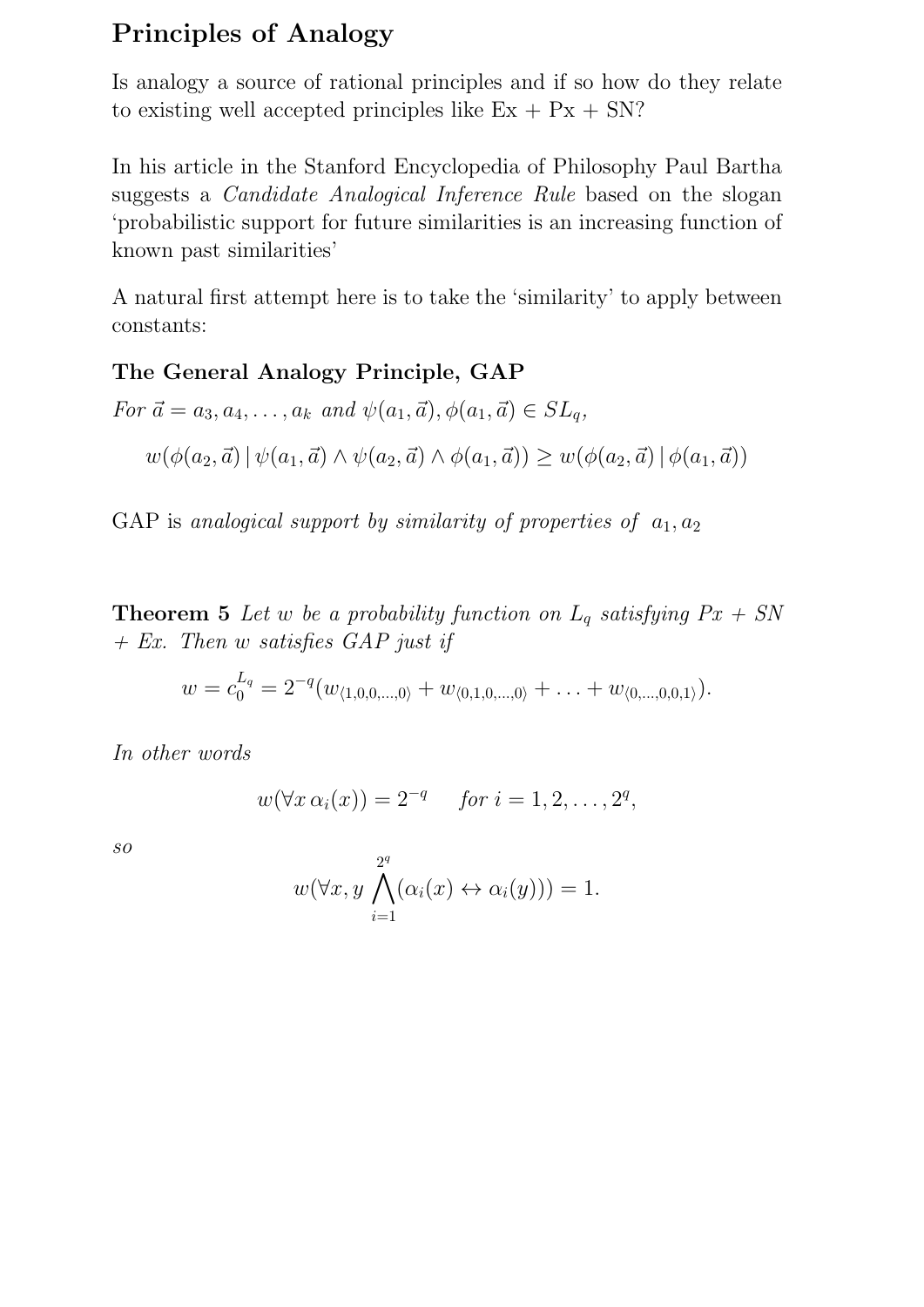#### Counterpart Principle, CP

For any  $\theta \in SL_q$ , if  $\theta' \in SL_q$  is obtained by replacing some of the predicate and constant symbols appearing in  $\theta$  by (distinct) new ones not occurring in  $\theta$  then

$$
w(\theta \,|\, \theta') \ge w(\theta). \tag{4}
$$

CP is analogical support by structural similarity

**Theorem 6** Let the probability function w on  $L_q$  satisfy ULi. Then w satisfies the Counterpart Principle, CP.

**Proof** Let the ULi family consist of  $w^r$  on  $L_r$  for  $r \in \mathbb{N}^+$ .

Then

$$
w_{\infty} = \bigcup_{r=1}^{\infty} w_r
$$

is a probability function on the infinite (unary) language  $L_{\infty} = \{R_1, R_2, R_3, \ldots\}$ extending w and satisfying Ex and Px.

Let  $\theta$ ,  $\theta'$  be as in the statement of CP.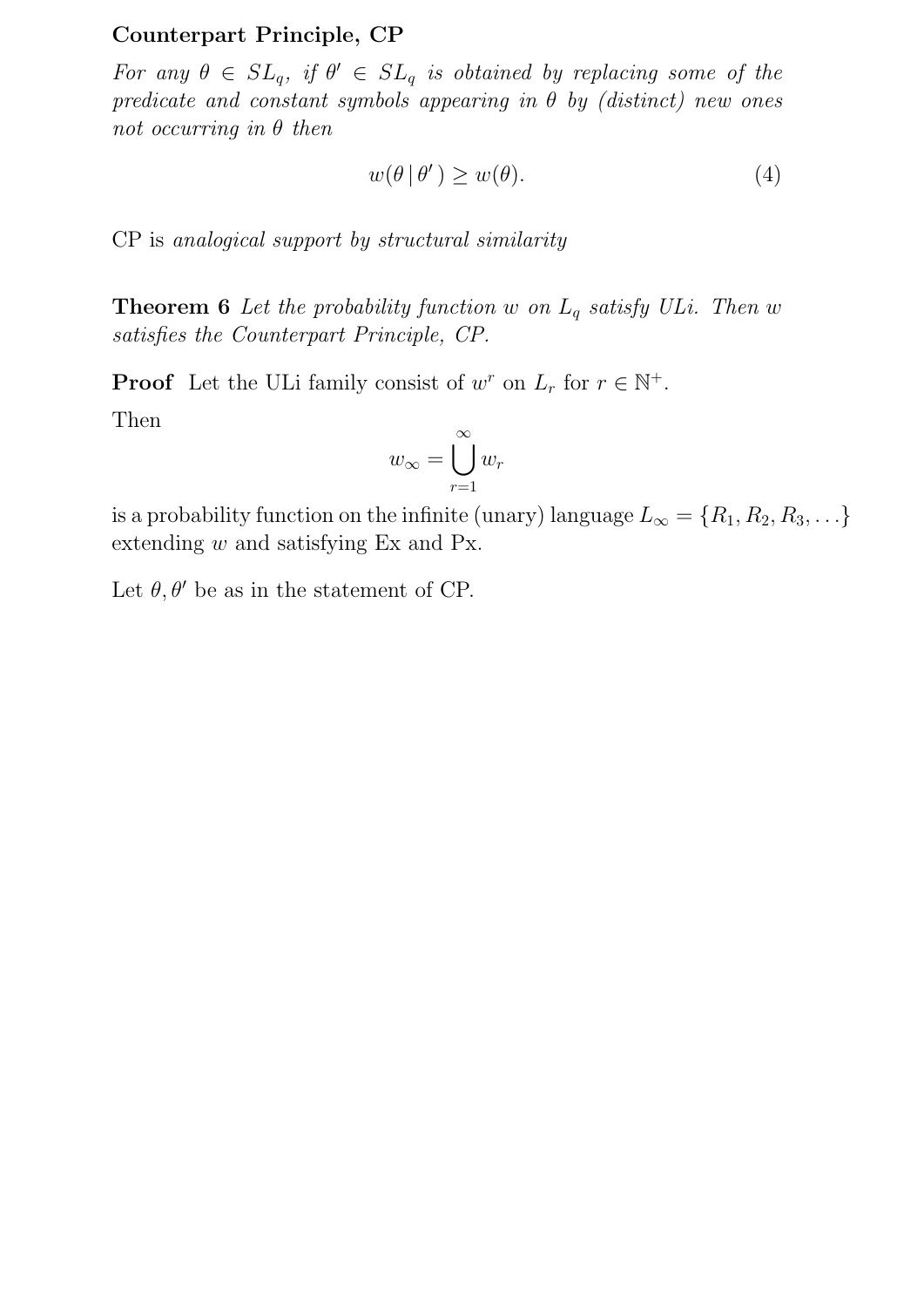So we want to show

$$
w(\theta | \theta') \ge w(\theta)
$$
, i.e.  $w_{\infty}(\theta | \theta') \ge w_{\infty}(\theta)$ .

We may assume that all the constant and predicate symbols appearing in  $\theta$  which are common to  $\theta'$  are amongst  $a_1, a_2, \ldots, a_k, R_1, R_2, \ldots, R_g$ , and that the replacements are  $a_{n+i} \mapsto a_{n+i+k}$  for  $i = 1, \ldots, k$  and  $R_{g+j} \mapsto R_{g+j+t}$  for  $j = 1, \ldots, t$ .

Suppressing these common constant and predicate symbols we can write

$$
\theta = \theta(a_{n+1}, a_{n+2}, \dots, a_{n+k}, R_{g+1}, R_{g+2}, \dots, R_{g+t}),
$$
  

$$
\theta' = \theta(a_{n+k+1}, a_{n+k+2}, \dots, a_{n+2k}, R_{g+t+1}, R_{g+t+2}, \dots, R_{g+2t}).
$$

Let

 $\theta_{i+1} = \theta(a_{n+ik+1}, a_{n+ik+2}, \ldots, a_{n+(i+1)k}, R_{q+it+1}, R_{q+it+2}, \ldots, R_{q+(i+1)t}) \in SL_{\infty}$ so  $\theta_1 = \theta$ ,  $\theta_2 = \theta'$ .

Define  $\tau: QFSL_1 \to SL_{\infty}$  by

$$
\tau(R_1(a_i)) = \theta_i, \quad \tau(\neg \phi) = \neg \tau(\phi), \quad \tau(\phi \land \eta) = \tau(\phi) \land \tau(\eta), \quad \text{etc.}
$$

Define  $v: QFSL_1 \rightarrow [0, 1]$  by

$$
v(\phi) = w_{\infty}(\tau(\phi)).
$$

Since  $w_{\infty}$  satisfies (P1-2) (on  $SL_{\infty}$ ) so does v (on  $QFSL_1$ ).

Since  $w_{\infty}$  satisfies Ex + Px, for  $\phi \in QFSL_1$ , permuting the  $\theta_i$  in  $w(\tau(\phi))$  will leave this value unchanged so permuting the  $a_i$  in  $\phi$  will leave  $v(\phi)$  unchanged. i.e. v satisfies Ex.

By Gaifman's Theorem  $v$  has an extension to a probability function on  $L_1$  which still satisfies Ex.

Hence  $v$  satisfies PIR by Theorem 4, so

$$
v(R_1(a_1) | R_1(a_2)) \ge v(R_1(a_1)).
$$

But since  $\tau(R_1(a_1)) = \theta$ ,  $\tau(R_1(a_2)) = \theta'$  this gives

$$
w_{\infty}(\theta | \theta') \ge w_{\infty}(\theta)
$$
 and so  $w(\theta | \theta') \ge w(\theta)$ 

ш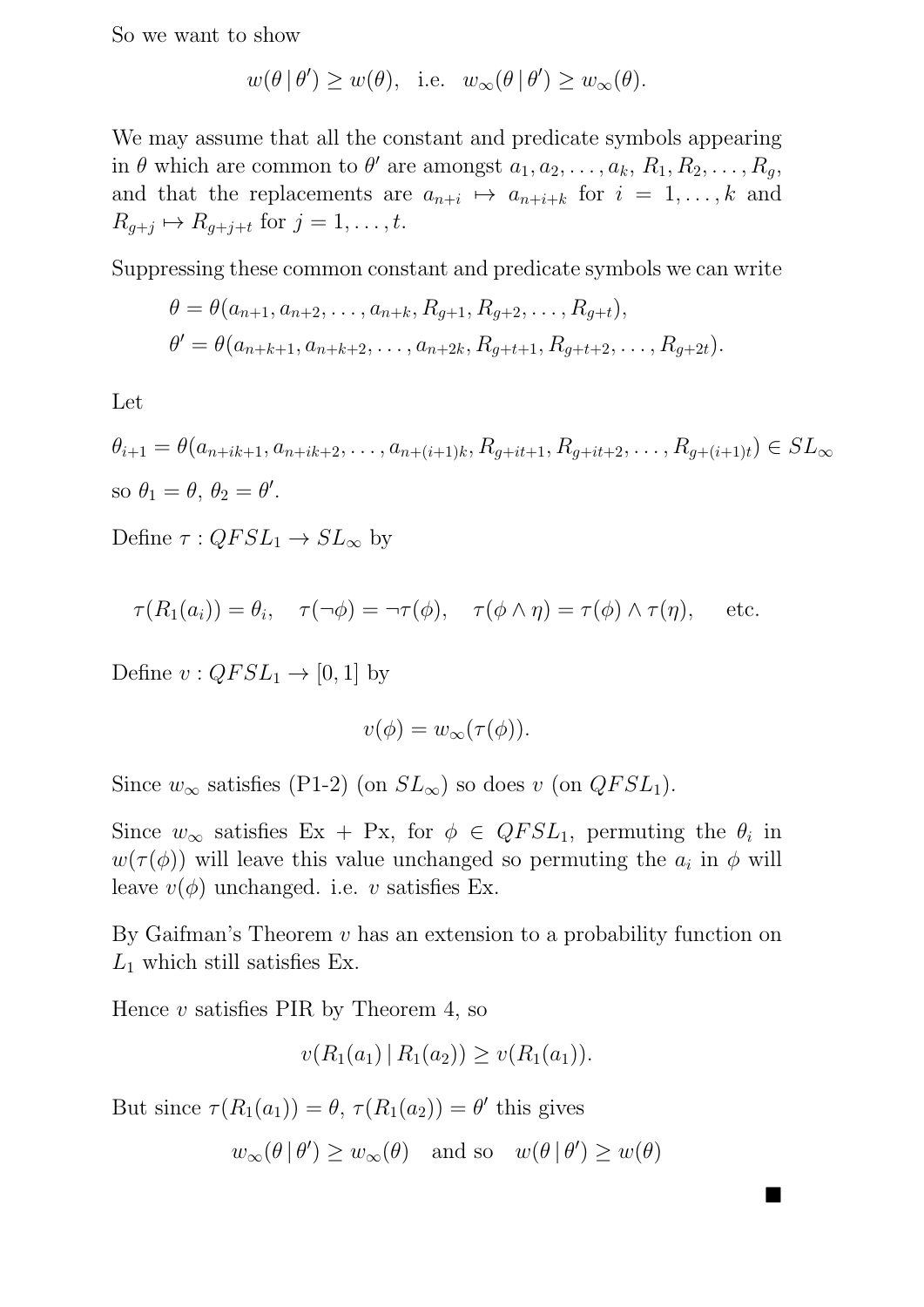But more analogies does not necessarily mean more support, and may even have the opposite effect!

However:

**Theorem 7** Let the probability function w on  $L_q$  satisfy ULi and let

$$
\theta = \theta(\vec{a_1}, \vec{a_2}, \vec{a_3}, \vec{R_1}, \vec{R_2}, \vec{R_3})
$$

$$
\theta' = \theta(\vec{a_1}, \vec{a_2}, \vec{a_4}, \vec{R_1}, \vec{R_2}, \vec{R_4})
$$

$$
\theta'' = \theta(\vec{a_1}, \vec{a_5}, \vec{a_6}, \vec{R_1}, \vec{R_5}, \vec{R_6})
$$

where the  $\vec{a_i}, \vec{R_j}$  are all disjoint. Then

$$
w(\theta | \theta') \ge w(\theta | \theta'').
$$

Is there a 'logic of analogous reasoning by structural similarity' waiting to be discovered here?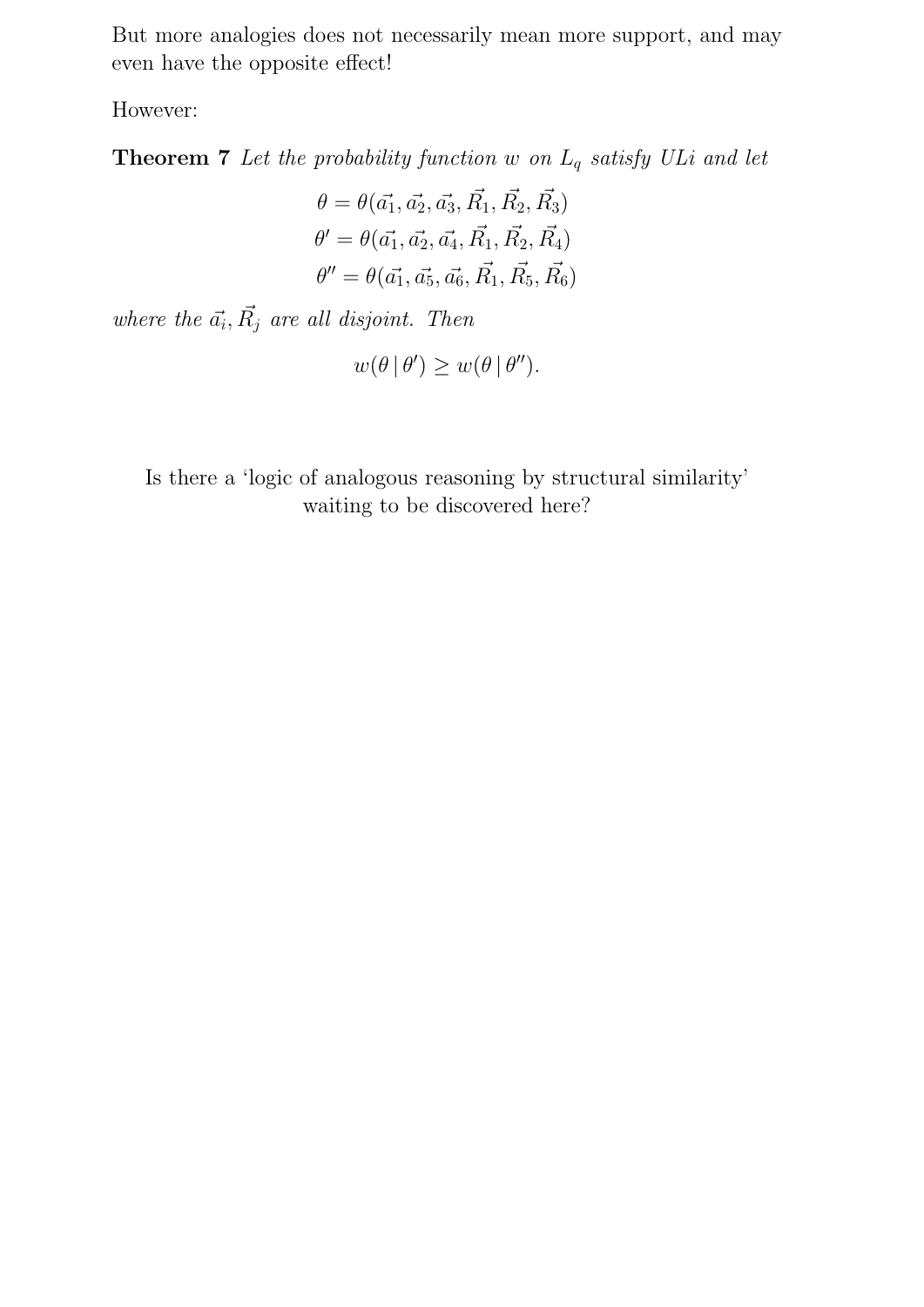## Distance Based Support

For atoms  $\alpha_i, \alpha_j$  define  $|\alpha_i - \alpha_j|$  to be the number of  $R_k$  on which they disagree.

E.g. for 
$$
q = 3
$$
  
\n $|R_1(x) \land \neg R_2(x) \land R_3(x) - \neg R_1(x) \land R_2(x) \land R_3(x)| = 2$ 

Idea now is that having 'observed'  $\theta(a_1, \ldots, a_m)$ , seeing  $\alpha_j(a_{m+1})$  provides greater or equal support for next seeing  $\alpha_i(a_{m+2})$  than seeing  $\alpha_k(a_{m+1})$  would if

$$
|\alpha_j - \alpha_i| < |\alpha_k - \alpha_i|
$$

Precisely:

#### The Distance Analogy Principle, DAP:

If 
$$
\theta(a_1, \ldots, a_m) \in SL_q
$$
 and  $|\alpha_j - \alpha_i| < |\alpha_k - \alpha_i|$  then

$$
w(\alpha_i(a_{m+2}) \mid \alpha_j(a_{m+1}) \wedge \theta(\vec{a})) \geq w(\alpha_i(a_{m+2}) \mid \alpha_k(a_{m+1}) \wedge \theta(\vec{a})).
$$

**Theorem 8** For  $q = 3$  the only probability functions satisfying DAP are  $c^{\dagger} = w_{\langle 1/8,1/8,\dots,1/8 \rangle}$  and convex mixtures of  $c_0^{L_q}$  $\int_0^{L_q}$  and the probability function

$$
\begin{aligned}12^{-1}&(w_{\langle\frac{1}{2},\frac{1}{2},0,0,0,0,0,0\rangle}+w_{\langle\frac{1}{2},0,\frac{1}{2},0,0,0,0,0\rangle}+w_{\langle\frac{1}{2},0,0,0,\frac{1}{2},0,0,0\rangle}\\&+w_{\langle0,\frac{1}{2},0,\frac{1}{2},0,0,0,0\rangle}+w_{\langle0,\frac{1}{2},0,0,0,\frac{1}{2},0,0\rangle}+w_{\langle0,0,\frac{1}{2},\frac{1}{2},0,0,0,0\rangle}\\&+w_{\langle0,0,\frac{1}{2},0,0,0,\frac{1}{2},0\rangle}+w_{\langle0,0,0,\frac{1}{2},0,0,0,\frac{1}{2}\rangle}+w_{\langle0,0,0,0,\frac{1}{2},\frac{1}{2},0,0\rangle}\\&+w_{\langle0,0,0,0,\frac{1}{2},0,\frac{1}{2},0\rangle}+w_{\langle0,0,0,0,0,\frac{1}{2},0,\frac{1}{2}\rangle}+w_{\langle0,0,0,0,0,\frac{1}{2},\frac{1}{2}\rangle}).\end{aligned}
$$